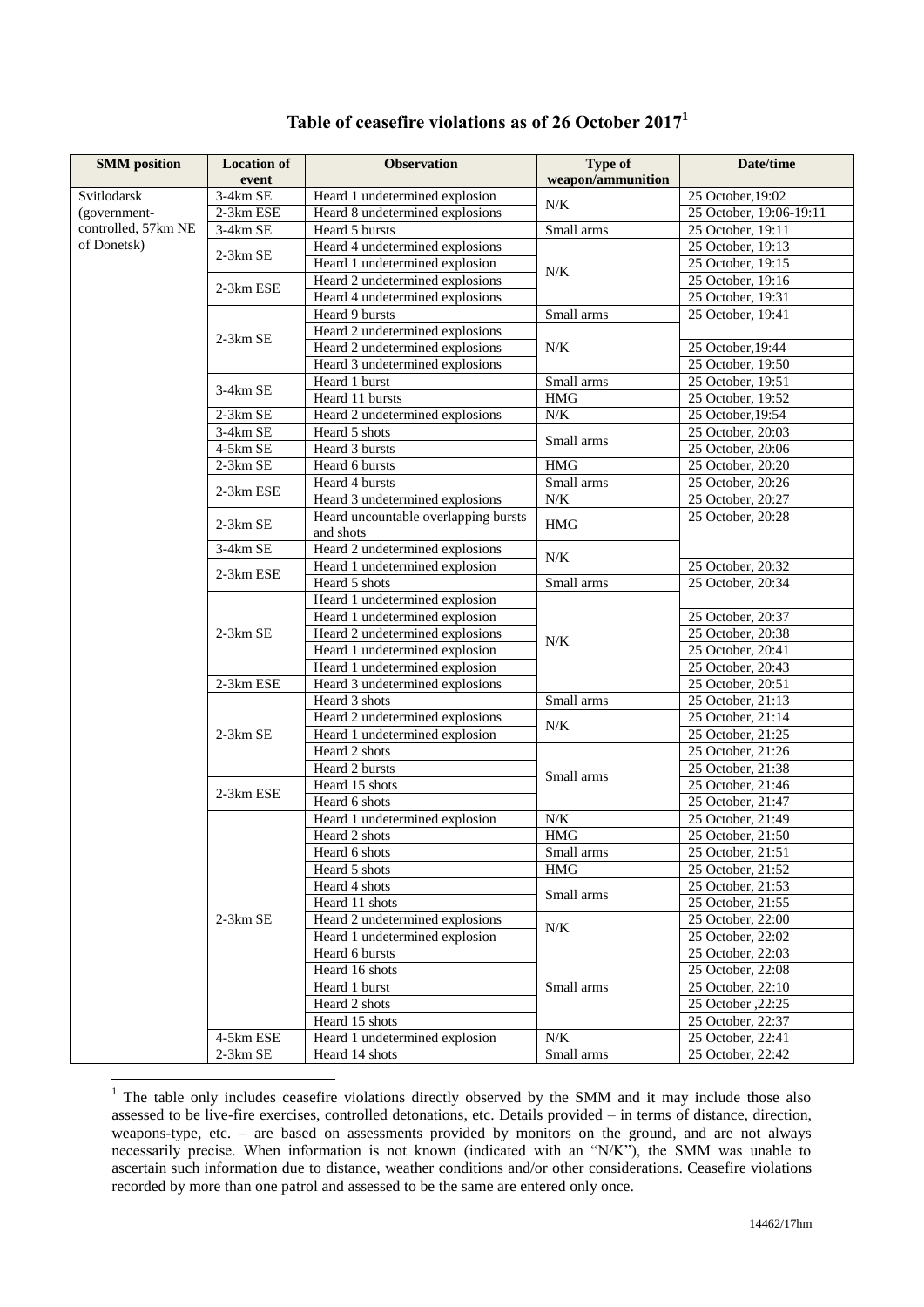|                           |                     | Heard 1 undetermined explosion                 | N/K        | 25 October, 22:46       |
|---------------------------|---------------------|------------------------------------------------|------------|-------------------------|
|                           |                     |                                                |            |                         |
|                           |                     | Heard 8 shots                                  | Small arms | 25 October, 22:50       |
|                           | 4-5km ESE           | Heard 2 undetermined explosions                | N/K        |                         |
|                           |                     | Heard 8 shots                                  | Small arms | 25 October, 22:52       |
|                           |                     | Heard 10 shots                                 | <b>HMG</b> |                         |
|                           |                     | Heard 11 shots                                 |            | 25 October, 22:56       |
|                           |                     | Heard 18 shots                                 | Small arms | 25 October, 22:57       |
|                           | $2-3km$ SE          | Heard 20 shots                                 |            | 25 October, 22:58       |
|                           |                     | Heard 2 undetermined explosions                |            | 25 October, 22:59       |
|                           |                     |                                                | N/K        |                         |
|                           |                     | Heard 2 undetermined explosions                |            | 25 October, 23:00       |
|                           |                     | Heard 8 shots                                  | Small arms |                         |
|                           | 4-5km ESE           | Heard 4 undetermined explosions                | N/K        | 25 October, 23:01       |
|                           |                     | Heard 15 shots                                 |            | 25 October, 23:02       |
|                           | 2-3km SE            | Heard 15 shots                                 | Small arms |                         |
|                           |                     | Heard 4 shots                                  |            | 25 October, 23:04       |
|                           | 2-3km ESE           | Heard 1 undetermined explosion                 |            | 25 October, 23:20       |
|                           |                     | Heard 1 undetermined explosion                 | N/K        | 25 October, 23:21       |
|                           | 3-4km SE            | Heard 5 shots                                  | Small arms |                         |
|                           |                     | Heard 1 undetermined explosion                 |            | 25 October, 23:25       |
|                           | 4-6km SE            |                                                | N/K        |                         |
|                           |                     | Heard 5 undetermined explosions                |            | 25 October, 23:22-23:29 |
|                           | 3-4km SE            | Heard 4 bursts                                 | <b>HMG</b> | 25 October, 23:30       |
|                           | 2-3km SE            | Heard 3 shots                                  | Small arms |                         |
|                           | 4-6km SE            | Heard 2 undetermined explosions                |            | 25 October, 23:31       |
|                           | 1-2km SE            | Heard 3 undetermined explosions                |            | 25 October, 23:26       |
|                           |                     | Heard 2 undetermined explosions                | $N\!/\!K$  | 25 October, 23:42       |
|                           | 2-3km SE            | Heard 4 undetermined explosions                |            | 25 October, 23:51       |
|                           |                     | Heard 2 undetermined explosions                |            |                         |
|                           | $1-2km$ SE          | Heard 2 bursts                                 |            |                         |
|                           |                     |                                                | Small arms | 25 October, 23:53       |
|                           |                     | Heard 3 shots                                  |            |                         |
|                           |                     | Heard 4 undetermined explosions                | $N\!/\!K$  |                         |
|                           |                     | Heard 6 shots                                  | Small arms | 25 October, 23:58       |
|                           |                     |                                                |            |                         |
|                           |                     | Heard 2 bursts                                 |            |                         |
|                           |                     | Heard 4 undetermined explosions                | N/K        | 25 October, 23:59       |
|                           | $2-3km$ SE          |                                                |            |                         |
|                           |                     | Heard 13 shots                                 | Small arms | 26 October, 00:40       |
|                           |                     | Heard 3 shots                                  |            | 26 October, 00:41       |
|                           |                     | Heard 15 shots                                 | <b>HMG</b> | $26$ October, 00:42     |
|                           |                     | Heard 5 shots                                  |            | 26 October, 00:45       |
|                           |                     | Heard 2 undetermined explosions                | $N/K$      | 26 October, 01:50       |
|                           |                     | Heard 4 bursts                                 | $\rm HMG$  | 26 October, 07:24       |
|                           |                     | Heard 2 undetermined explosions                |            |                         |
|                           |                     | Heard 1 undetermined explosion                 | N/K        | 26 October, 07:27       |
|                           |                     | Heard 1 burst                                  | <b>HMG</b> | 26 October, 07:29       |
|                           | $1-2km$ SE          | Heard 5 undetermined explosions                | N/K        | 26 October, 07:35       |
|                           |                     | Heard 1 undetermined explosion                 |            |                         |
|                           |                     |                                                |            |                         |
|                           |                     | Heard 1 shot                                   | Small arms | 26 October, 07:37       |
|                           |                     | Heard 2 undetermined explosions                |            |                         |
|                           |                     | Heard 5 undetermined explosions                | $N/K$      | 26 October, 08:08       |
|                           |                     | Heard 1 undetermined explosion                 |            | 26 October, 08:21       |
|                           |                     | Heard 3 undetermined explosions                |            | 26 October, 17:47       |
|                           | 2-3km ESE           | Heard 1 undetermined explosion                 | N/K        | 26 October, 17:49       |
| SMM camera in             |                     | Recorded 4 undetermined explosions             |            | 25 October 2017, 19:09  |
| Avdiivka                  |                     |                                                |            |                         |
| (government-              | 2-4km ESE           |                                                | NK         |                         |
| controlled, 17km          |                     | Recorded 1 undetermined explosion              |            | 26 October 2017, 09:04  |
| NW of Donetsk)            |                     |                                                |            |                         |
|                           |                     | Recorded 2 projectiles from E to W             |            | 25 October 2017, 20:27  |
|                           |                     |                                                |            |                         |
|                           | $0.5-1 \text{km}$ S | Recorded 5 projectiles from E to W             |            | 25 October 2017, 20:28  |
| SMM camera at             |                     | Recorded 15 projectiles from E to W            |            | 25 October 2017, 20:38  |
| <b>Donetsk Filtration</b> |                     | Recorded 1 projectile from E to W              |            | 25 October 2017, 20:41  |
| Station (15km NW          | $1-3km S$           | Recorded 1 undetermined explosion              | N/K        | 25 October 2017, 20:51  |
| of Donetsk)               |                     | Recorded 2 projectiles from SE to              |            | 25 October 2017, 20:52  |
|                           |                     | $\ensuremath{\text{NW}}$                       |            |                         |
|                           | $0.5-1 \text{km} S$ | Recorded 4 projectiles from NW to<br><b>SE</b> |            | 25 October 2017, 21:01  |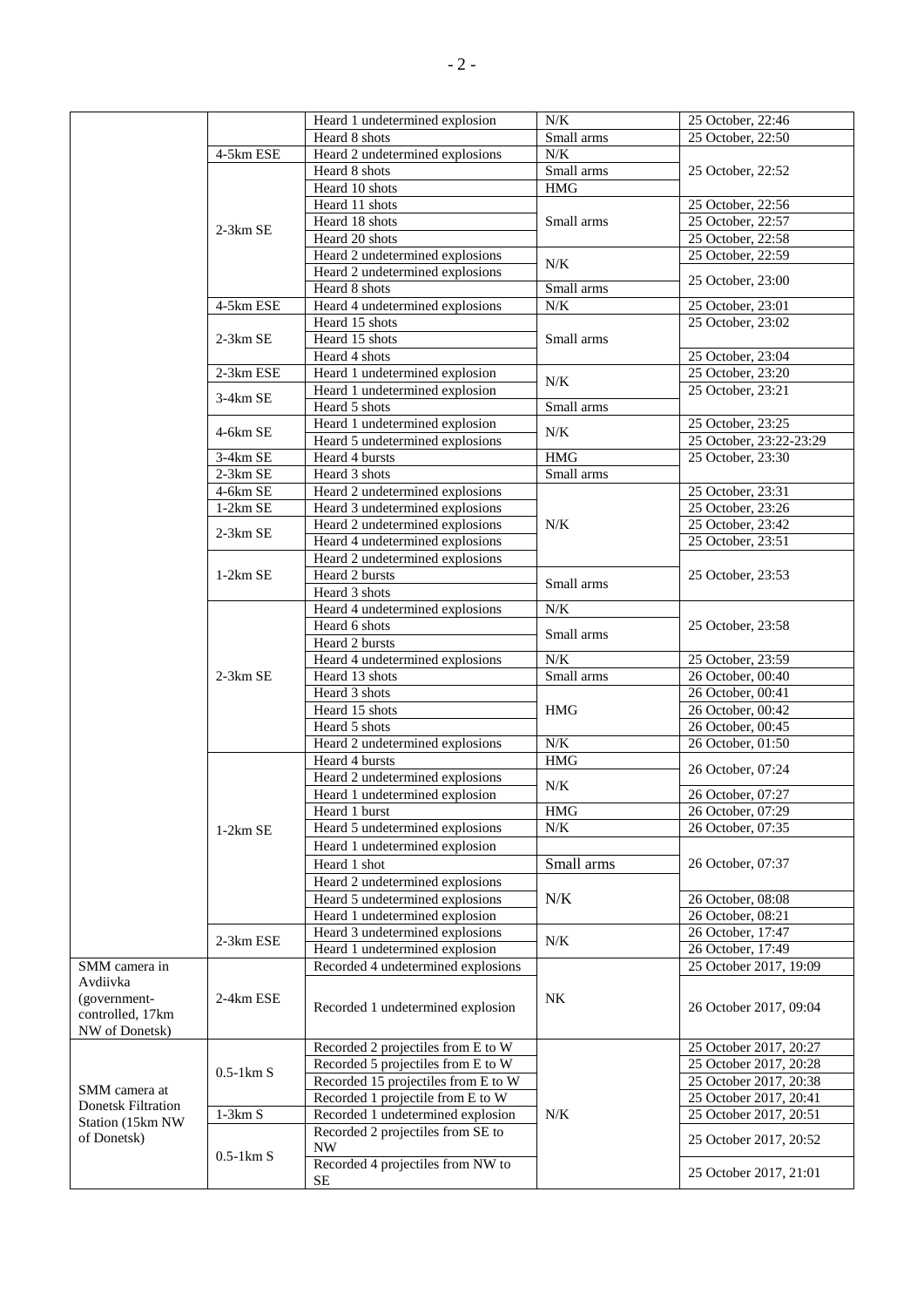|                                  | $1-2km S$           | Recorded 1 undetermined explosion    |            | 25 October 2017, 21:06  |
|----------------------------------|---------------------|--------------------------------------|------------|-------------------------|
|                                  |                     | Recorded 1 projectile from SE to NW  |            | 25 October 2017, 21:07  |
|                                  |                     | Recorded 2 projectiles from E to W   |            |                         |
|                                  |                     | Recorded 4 projectiles from W to E   |            | 25 October 2017, 21:09  |
|                                  |                     | Recorded 6 projectiles from ESE to   |            |                         |
|                                  |                     |                                      |            | 25 October 2017, 21:10  |
|                                  |                     | <b>WNW</b>                           |            |                         |
|                                  |                     | Recorded 1 projectile from E to W    |            | 25 October 2017, 21:14  |
|                                  |                     | Recorded 1 projectile from SE to NW  |            | 25 October 2017, 21:22  |
|                                  |                     | Recorded 4 projectiles from E to W   |            | 25 October 2017, 21:23  |
|                                  |                     | Recorded 1 projectile from W to E    |            |                         |
|                                  |                     | Recorded 2 projectiles from E to W   |            | 25 October 2017, 21:25  |
|                                  |                     | Recorded 8 projectiles from ESE to   |            | 25 October 2017, 21:27  |
|                                  |                     | <b>WNW</b>                           |            |                         |
|                                  |                     | Recorded 2 projectiles from E to W   |            | 25 October 2017, 21:33  |
|                                  |                     | Recorded 7 projectiles from E to W   |            | 25 October 2017, 22:05  |
|                                  |                     | Recorded 3 projectiles from E to W   |            | 25 October 2017, 22:07  |
|                                  |                     | Recorded 1 projectile from E to W    |            | 25 October 2017, 22:09  |
|                                  |                     | Recorded 2 projectiles from E to W   |            | 25 October 2017, 22:10  |
|                                  | $0.5-1 \text{km} S$ | Recorded 1 projectile from E to W    |            | 25 October 2017, 22:11  |
|                                  |                     | Recorded 2 projectiles from E to W   |            | 25 October 2017, 22:12  |
|                                  |                     | Recorded 1 projectile from E to W    |            | 25 October 2017, 22:13  |
|                                  |                     | Recorded 1 projectile from E to W    |            | 25 October 2017, 22:14  |
|                                  |                     |                                      |            |                         |
|                                  |                     | Recorded 4 projectiles from E to W   |            | 25 October 2017, 22:15  |
|                                  |                     | Recorded 6 projectiles from E to W   |            | 25 October 2017, 22:16  |
|                                  |                     | Recorded 3 projectiles from E to W   |            | 25 October 2017, 22:17  |
|                                  |                     | Recorded 2 projectiles from W to E   |            | 25 October 2017, 22:18  |
|                                  |                     | Recorded 1 projectile from E to W    |            | 25 October 2017, 22:19  |
|                                  |                     | Recorded 2 projectiles from E to W   |            | 25 October 2017, 22:20  |
|                                  |                     | Recorded 4 projectiles from E to W   |            | 25 October 2017, 22:21  |
|                                  |                     | Recorded 2 projectiles from E to W   |            | 25 October 2017, 22:22  |
|                                  |                     | Recorded 1 undetermined explosion    |            | 25 October 2017, 22:41  |
|                                  |                     | Recorded 1 projectile from E to W    |            | 25 October 2017, 22:52  |
|                                  |                     | Recorded 2 projectiles from E to W   |            | 25 October 2017, 22:56  |
|                                  |                     | Recorded 3 projectiles from W to E   |            | 26 October 2017, 00:18  |
|                                  |                     | Recorded 5 projectiles from E to W   |            |                         |
|                                  |                     | Recorded 1 projectile from W to E    |            | 26 October 2017, 00:37  |
| Railway station in               | 6-8km NNW           | Heard 9 undetermined explosions      |            | 26 October, 11:00       |
| Yasynuvata ("DPR"-               | 6-8km NNE           | Heard 2 undetermined explosions      | N/K        | 26 October, 11:02       |
| controlled, 16km NE              | $3-5km N$           | Heard 4 bursts                       | Small arms | 26 October, 12:46       |
| of Donetsk)                      | $3-5km$ W           | Heard 1 undetermined explosion       | N/K        | 26 October, 13:08       |
|                                  | 3-5km NW            | Heard 1 shot                         | Small arms | 26 October, 13:20       |
|                                  |                     |                                      |            |                         |
| SW edge of<br>Yasynuvata ("DPR"- | $2-3km N$           | Heard 1 shot                         | Small arms | 26 October, 14:04       |
| controlled, 16km NE              | 6-10km N            | Heard 3 undetermined explosions      |            | 26 October, 14:20       |
| of Donetsk)                      | 4-5km NW            | Heard 3 undetermined explosions      | N/K        | 26 October, 14:24-14:27 |
|                                  | 4-6km W             | Heard 4 undetermined explosions      |            | 26 October, 14:28       |
|                                  | 3-4km NW            | Heard 1 shot                         | Small arms | 26 October, 14:35       |
|                                  | 2-3km NW            | Heard 4 bursts                       | <b>HMG</b> | 26 October, 14:40       |
|                                  |                     | Heard 2 undetermined explosions      | $N\!/\!K$  |                         |
|                                  |                     | Heard uncountable overlapping bursts | <b>HMG</b> |                         |
|                                  | 3-4km NW            | and shots                            |            | 26 October, 14:40-14:42 |
|                                  |                     | Heard 1 undetermined explosion       |            |                         |
|                                  | 5-6km NW            | Heard 1 undetermined explosion       |            |                         |
|                                  | 5-6km W             | Heard 2 undetermined explosions      | N/K        | 26 October, 14:52-14:57 |
|                                  | $6-7km$ W           | Heard 18 undetermined explosions     |            |                         |
|                                  |                     | Heard 16 undetermined explosions     |            |                         |
|                                  | $6-7km$ W           | Heard 14 bursts                      | Small arms |                         |
|                                  |                     | Heard 5 undetermined explosions      | N/K        |                         |
|                                  | $2-4km$ W           | Heard 5 bursts                       | $\rm{HMG}$ | 26 October, 15:06-15:20 |
|                                  | 6-7km WNW           | Heard 1 undetermined explosion       | $N\!/\!K$  |                         |
|                                  | 2-3km NW            | Heard 2 bursts                       | Small arms |                         |
|                                  |                     | Heard 17 undetermined explosions     | N/K        |                         |
|                                  | $3-5km$ W           | Heard 10 shots                       | Small arms |                         |
|                                  | $3-5km$ W           | Heard 2 undetermined explosions      |            | 26 October, 15:22-15:29 |
|                                  | $1-2km$ W           | Heard 2 undetermined explosions      | N/K        |                         |
|                                  |                     |                                      |            |                         |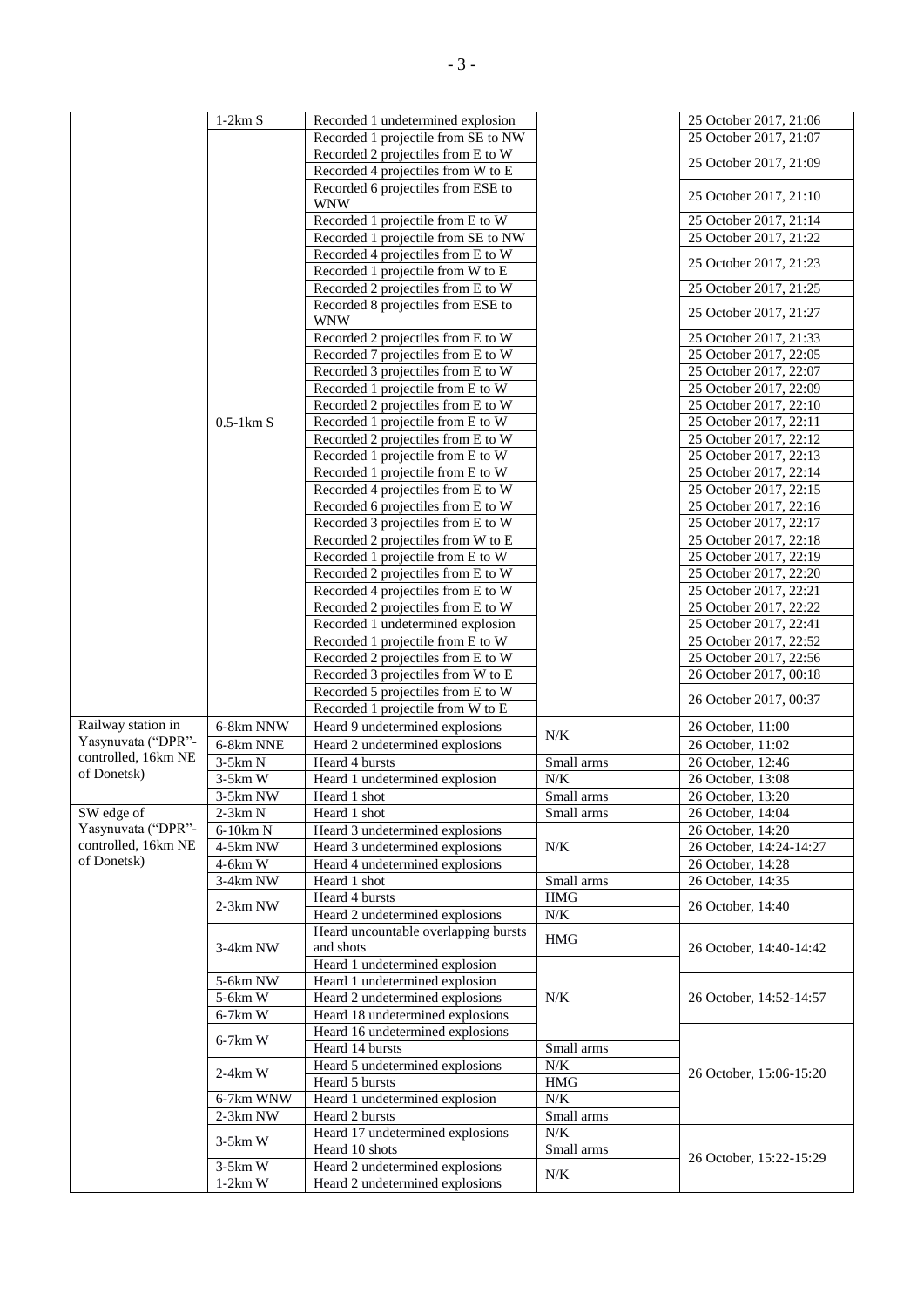|                                    |               | Heard 3 bursts                       | Small arms              |                             |
|------------------------------------|---------------|--------------------------------------|-------------------------|-----------------------------|
|                                    | $1-2km$ NW    | Heard 7 bursts                       |                         |                             |
|                                    |               | Heard 1 undetermined explosion       | $N/K$                   |                             |
|                                    | 6-7km W       | Heard 11 undetermined explosions     |                         |                             |
|                                    |               | Heard 5 bursts                       | HMG and Small arms      |                             |
|                                    | 3-4km NW      | Heard 7 undetermined explosions      | $N/K$                   |                             |
|                                    |               | Heard 20 shots                       | HMG and Small arms      | 26 October, 15:35-15:54     |
|                                    | 6-7km W       | Heard 8 undetermined explosions      | N/K                     |                             |
|                                    |               | Heard 22 bursts                      | HMG and Small arms      |                             |
|                                    |               | Heard 8 undetermined explosions      | $N/K$                   |                             |
|                                    | 3-4km NW      | Heard 20 shots                       |                         |                             |
|                                    |               | Heard uncountable overlapping bursts | HMG and Small arms      | 26 October, 15:54-16:00     |
|                                    |               | and shots                            |                         |                             |
| SW edge of                         |               |                                      |                         |                             |
| Avdiivka                           |               | Heard 3 undetermined explosions      | N/K                     |                             |
| (government-                       | 3-5km ESE     |                                      |                         | 26 October, 14:45           |
| controlled, 17km N                 |               | Heard 4 bursts                       | Small arms              |                             |
| of Donetsk)                        |               |                                      |                         |                             |
| 1km S of                           | 7-10km N      | Heard 6 undetermined explosions      | $N/K$                   |                             |
| Novohryhorivka                     | $4-6km N$     | Heard 15 bursts                      | <b>HMG</b>              | 26 October, 15:00-15:08     |
| ("DPR"-controlled,                 | $2-4km$ W     | Heard 5 shots                        | Small arms              |                             |
| 61km NE of                         | $4-6km N$     | Heard 15 bursts                      | <b>HMG</b>              |                             |
| Donetsk)                           | 7-10km N      | Heard 17 undetermined explosions     | N/K                     | 26 October, 15:20-16:04     |
|                                    |               | Heard and saw 1 explosion (impact)   |                         |                             |
| 1.7km W of                         |               | Heard 1 undetermined explosion       | $N/K$                   | 26 October, 11:02           |
| Khreshchatytske                    | N/K SSE       | Heard 1 undetermined explosion       |                         | 26 October, 11:12           |
| (formerly                          |               | Heard 1 undetermined explosion       |                         | 26 October, 11:20           |
| Krasnoarmiiske,                    |               | Heard 1 salvo (outgoing)             | Probable MLRS           |                             |
| "DPR"-controlled,                  |               |                                      |                         |                             |
| 33km NE of                         |               |                                      | (assessed as live-fire  |                             |
| Mariupol)                          | N/K ESE       |                                      | exercise)               | 26 October, 11:21           |
|                                    |               |                                      |                         |                             |
|                                    |               |                                      | *** probably the same   |                             |
|                                    |               |                                      | one heard in            |                             |
|                                    |               |                                      | Zaichenko***            |                             |
| 3km NE of                          | ${\rm N/K}$ E | Heard 8 undetermined explosions      |                         |                             |
| Zaichenko ("DPR"-                  | $N/K$ SE $\,$ | Heard 1 undetermined explosion       | N/K                     | 26 October, $11:02 - 11:08$ |
| controlled, 26km NE                |               |                                      |                         |                             |
| of Mariupol)<br>1km N of Zaichenko | $N/K \to$     |                                      | <b>Possible MLRS</b>    |                             |
|                                    |               | Heard 1 salvo (outgoing)             |                         |                             |
| ("DPR"-controlled,<br>26km NE of   |               |                                      | (assessed as live-fire) |                             |
| Mariupol)                          |               |                                      | exercise)               |                             |
|                                    |               |                                      |                         | 26 October, 11:20           |
|                                    |               |                                      | ***probably the same    |                             |
|                                    |               |                                      | one heard in            |                             |
|                                    |               |                                      | Khreshchatytske***      |                             |
| 2.5km SSE of                       |               |                                      |                         |                             |
| Lomakyne                           |               |                                      |                         |                             |
| (government-                       | N/K ESE       | Heard 1 undetermined explosion       | N/K                     | 26 October, 11:12           |
| controlled, 15km NE                |               |                                      |                         |                             |
| of Mariupol)                       |               |                                      |                         |                             |
| Novoluhanske                       |               |                                      |                         |                             |
| (government-                       |               |                                      |                         |                             |
| controlled, 53km NE                | 5-7km SE      | Heard 1 undetermined explosion       | N/K                     | 26 October, 12:01           |
| of Donetsk)                        |               |                                      |                         |                             |
|                                    | $6-8km S$     | Heard 1 explosion (outgoing)         | Mortar (120mm)          | 25 October, 20:04           |
|                                    | 3-5km SE      | Heard 14 undetermined explosions     | $N/K$                   | 25 October, 20:14-20:19     |
| Popasna                            | N/K           | Heard 1 undetermined explosion       | Mortar (type N/K)       | 25 October, 20:19           |
| (government-                       | N/K           |                                      | N/K                     |                             |
| controlled, 69km W                 |               | Heard 2 undetermined explosions      |                         | 25 October, 20:31           |
| of Luhansk)                        |               | Heard 18 shots                       | Small arms              |                             |
|                                    | 3-5km ESE     | Heard 8 shots                        | IFV (BMP-2) cannon      | 25 October, 20:32-21:05     |
|                                    |               |                                      | (30mm)                  |                             |
|                                    |               | Heard 1 burst                        | $\rm{HMG}$              |                             |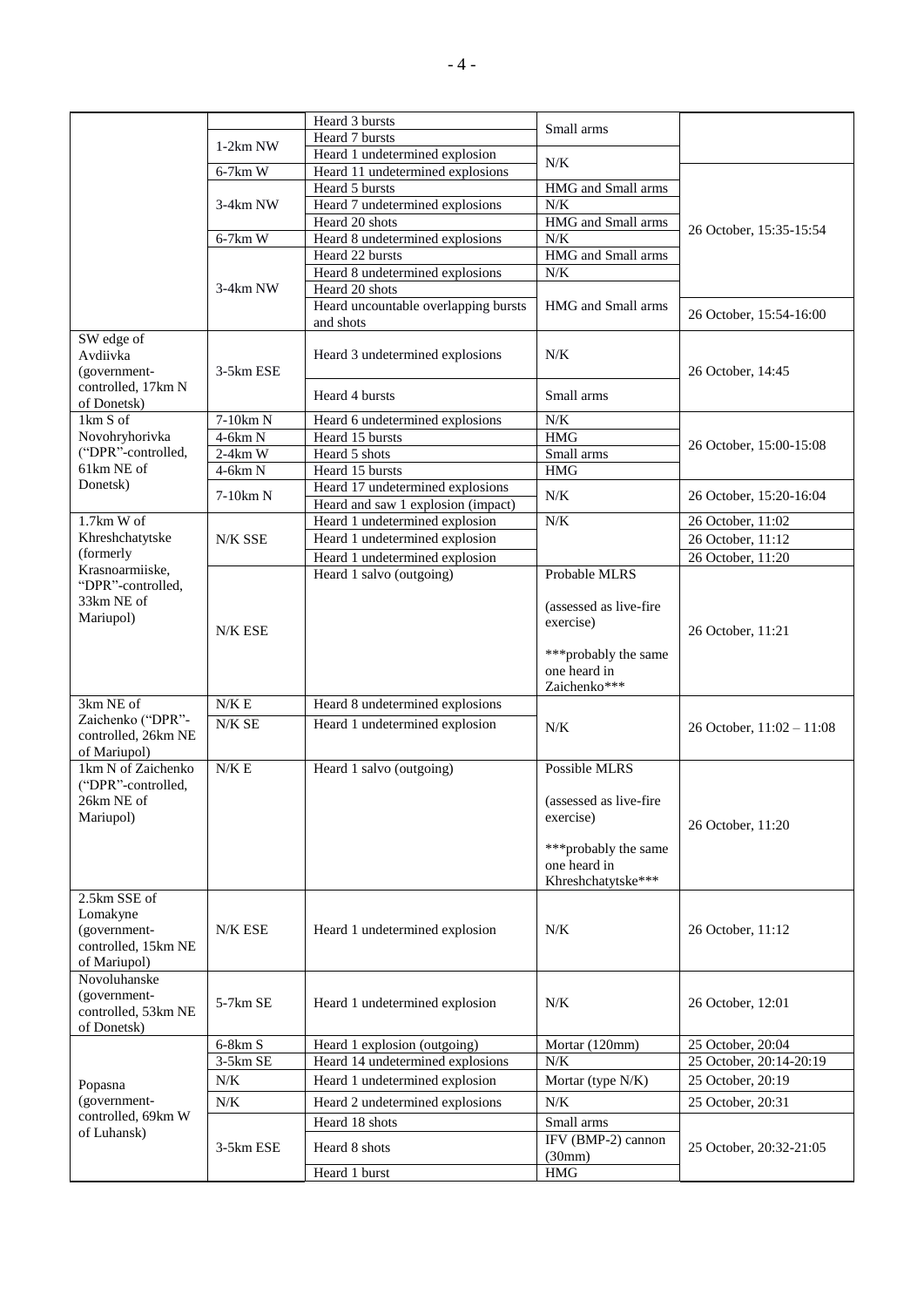|                                                                                            |                       | Heard 1 explosion (outgoing)                                                                                                                                            | Rocket-propelled                    |                         |
|--------------------------------------------------------------------------------------------|-----------------------|-------------------------------------------------------------------------------------------------------------------------------------------------------------------------|-------------------------------------|-------------------------|
|                                                                                            |                       |                                                                                                                                                                         | grenade (type N/K)<br>Mortar (82mm) |                         |
|                                                                                            |                       | Heard 3 explosions (outgoing)<br>Heard 1 undetermined explosion                                                                                                         |                                     | 25 October, 21:14       |
|                                                                                            | 3-8km ESE             | Heard 1 undetermined explosion                                                                                                                                          |                                     | 25 October, 21:15       |
|                                                                                            |                       | Heard 3 undetermined explosions                                                                                                                                         | N/K                                 | 25 October, 21:19       |
|                                                                                            |                       | Heard 11 undetermined explosions                                                                                                                                        |                                     | 25 October, 21:20       |
|                                                                                            |                       | Heard 2 undetermined explosions                                                                                                                                         |                                     | 25 October, 21:26       |
|                                                                                            | 4-8km SE              | Heard 1 undetermined explosion                                                                                                                                          | N/K                                 | 25 October, 22:31       |
|                                                                                            | 4-8km ESE             | Heard 1 shot                                                                                                                                                            | Small arms                          | 25 October, 22:33       |
|                                                                                            | 6-8km SE              | Heard 2 undetermined explosions                                                                                                                                         | N/K                                 | 25 October, 22:39       |
|                                                                                            | $N/K$ SE $\,$         | Heard 1 shot                                                                                                                                                            | Small arms                          |                         |
|                                                                                            | N/K S                 | Heard 2 undetermined explosions                                                                                                                                         | N/K                                 | 25 October, 22:51       |
|                                                                                            |                       | Heard 1 shot                                                                                                                                                            | Small arms                          |                         |
|                                                                                            | N/K ESE               | Heard 1 shot                                                                                                                                                            |                                     | 25 October, 22:55       |
|                                                                                            |                       | Heard 4 shots                                                                                                                                                           |                                     |                         |
|                                                                                            | 8-12km SE             | Heard 5 undetermined explosions                                                                                                                                         | N/K                                 | 25 October, 22:58       |
|                                                                                            |                       | Heard 3 undetermined explosions                                                                                                                                         |                                     | 25 October, 23:07       |
|                                                                                            |                       | Heard 1 undetermined explosion                                                                                                                                          |                                     | 25 October, 23:27       |
|                                                                                            |                       | Heard 1 undetermined explosion                                                                                                                                          |                                     | 25 October, 23:28       |
|                                                                                            | $6-10km$ SE           | Heard 1 undetermined explosion                                                                                                                                          | N/K                                 | 25 October, 23:29       |
|                                                                                            |                       | Heard 1 undetermined explosion                                                                                                                                          |                                     | 25 October, 23:30       |
|                                                                                            |                       | Heard 1 undetermined explosion                                                                                                                                          |                                     | 25 October, 23:40       |
|                                                                                            |                       | Heard 1 undetermined explosion                                                                                                                                          |                                     | 25 October, 23:42       |
|                                                                                            |                       | Heard 10 bursts                                                                                                                                                         | Small arms                          |                         |
|                                                                                            |                       | Heard 11 bursts                                                                                                                                                         | <b>HMG</b>                          |                         |
|                                                                                            | $3-6km$ SE            | Heard 10 shots                                                                                                                                                          | IFV (BMP-2) cannon                  | 26 October, 07:47-08:04 |
|                                                                                            |                       | Heard 3 explosions (outgoing)                                                                                                                                           | Artillery                           |                         |
|                                                                                            |                       | Heard 3 undetermined explosions                                                                                                                                         | N/K                                 |                         |
|                                                                                            | 8-10km SSW            | Heard 2 undetermined explosions                                                                                                                                         |                                     | 26 October, 08:01-08:10 |
|                                                                                            | 8-15km SSE            | Heard 2 undetermined explosions                                                                                                                                         |                                     | 26 October, 12:19-12:28 |
|                                                                                            | 4-7km ENE             | Heard 1 burst (15 shots)                                                                                                                                                | <b>HMG</b>                          | 26 October, 13:38       |
|                                                                                            | 4-12km SE             | Heard 3 undetermined explosions                                                                                                                                         | ${\rm N/K}$                         | 26 October, 15:47       |
| Orikhove                                                                                   |                       | Heard 500 bursts                                                                                                                                                        | <b>HMG</b>                          |                         |
| (government-<br>controlled, 57km<br>NW of Luhansk)                                         | 3-4km E               | Heard 10 undetermined explosions                                                                                                                                        | Mortar (82mm)                       | 26 October, 10:15-10:55 |
| Near government<br>checkpoint N of<br>Stanytsia Luhanska<br>bridge (15km NE of<br>Luhansk) | 0.5mE                 | Heard 2 undetermined explosions and<br>saw black smoke rising (assessed as<br>controlled detonations) (unable to<br>assess inside or outside the<br>disengagement area) | N/K                                 | 26 October, 13:16       |
| SMM camera in<br>Stanytsia Luhanska<br>(government-<br>controlled, 16km NE<br>of Luhansk)  | $1-2km S$             | Recorded 1 projectile from E to W<br>(assessed as inside the disengagement<br>area)                                                                                     | N/K                                 | 26 October, 18:45       |
| Kadiivka (formerly<br>Stakhanov, "LPR"-<br>controlled 50km W<br>of Luhansk)                | 10-16km<br><b>WNW</b> | Heard 8 undetermined explosions                                                                                                                                         | Artillery or Mortar<br>(type N/K)   | 25 October, 23:25-23:38 |